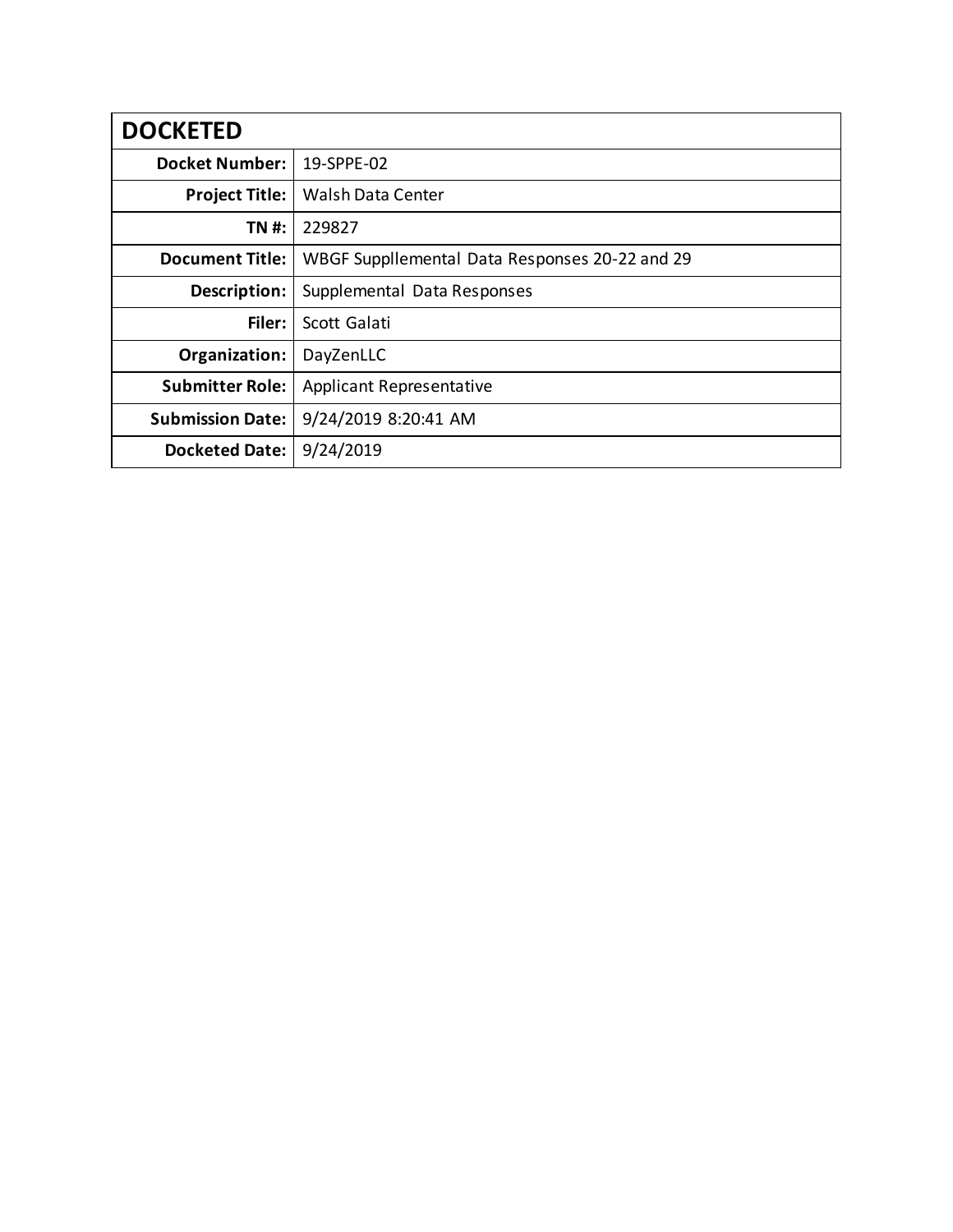# SUPPLEMENTAL RESPONSES TO CEC STAFF DATA REQUEST SET 1 (20-22, 59)

Walsh Backup Generating Facility (19-SPPE-02)

SUBMITTED TO: CALIFORNIA ENERGY COMMISSION SUBMITTED BY: 651 Walsh Partners, LLC

**September 2019**

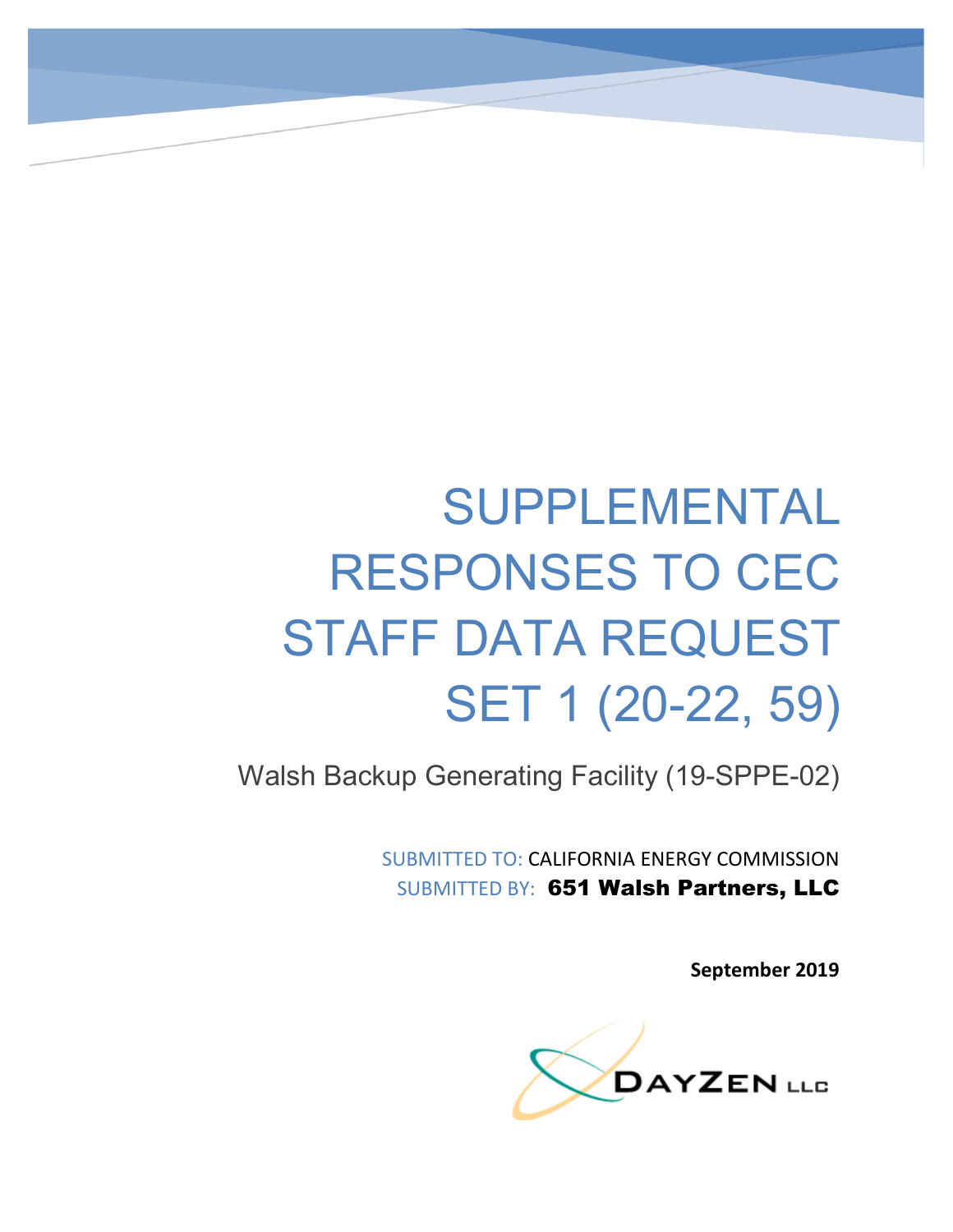# **WP, LLC'S SUPPLEMENTAL RESPONSES TO CEC DATA REQUEST SET 1 (20-22, 59) WALSH BACKUP GENERATING FACILITY (19-SPPE-02)**

#### **INTRODUCTION**

Attached are 651 Walsh Partner, LLC's (WP, LLC) supplemental responses to California Energy Commission (CEC) Staff Data Request Set No. 1. Specifically this filing contains responses to Data Requests 20 through 22 and 59 for the Walsh Backup Generation Facility (MBGF) Application for Small Power Plant Exemption (SPPE) (19- SPPE-02). Staff issued Data Request Set No. 1 (1-67) on August 8, 2019.

For context the text of the Background and Data Request precede each Data Response.

# **POPULATION AND HOUSING**

#### *BACKGROUND PROJECT CONSTRUCTION*

*Staff needs to know more about the construction of the WDC and Walsh Backup Generator Facility (WBGF), including infrastructure. The SPPE application notes on page 15 that construction of the WBGF would take 6 months and require 10-15 construction workers including one crane operator. The SPPE application notes on pages 15 and 16 that WDC is to take 19 months with construction to begin in October 2019, but there is no indication of the number of construction workers necessary for this part of the project. There is also no overall project schedule and description of the phasing of project activities. The schedule and phasing are necessary for staff to understand how the project components would be constructed over time. Staff has the following associated questions and requests.*

#### **DATA REQUESTS**

- 20. What is the estimated number of project construction workers during peak activities and on average?
	- a. Please provide an overall construction workforce number (peak and average).

#### **RESPONSE TO DATA REQUEST 20 a.**

The total estimated peak project construction workforce is 175 and would occur in month 10. The estimated average monthly project construction workforce is 90.

b. Please provide a construction workforce number (peak and average) for the WDC and WBGF, individually.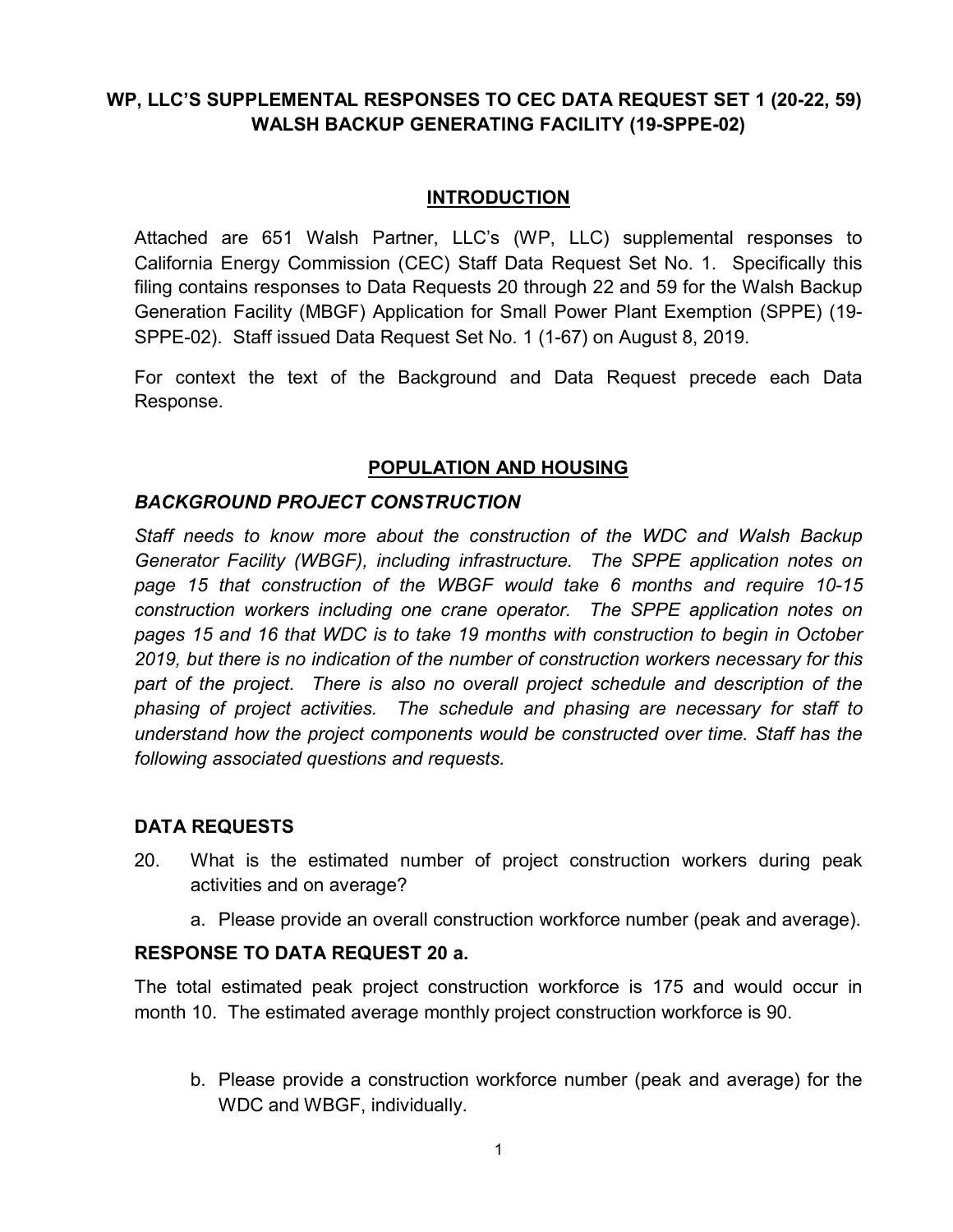# **RESPONSE TO DATA REQUEST 20 b.**

The peak and average numbers provided in Response to Data Request 20 a. include both the WDC and WBGF. For the WBGF which is anticipated to begin in Month 11 and continue up to 6 months, the average workforce is estimated to be 10 with a peak of 15.

- 21. Are there any construction activities for the WDC and WBGF that would not be sequential and instead overlap with other activities?
	- a Please provide an overall project construction schedule and a schedule for construction of the WDC and WBGF, individually.

### **RESPONSE TO DATA REQUEST 21 a.**

All of the construction activities of the WBGF would overlap with the construction activities of the WDC. The overall construction schedule is estimated at 16 months with demolition and grading taking place in months 1 and 2 and building and substation construction taking place from months 3 through 16. Installation of the generators and electrical interconnection of the WBGF facilities would take place beginning in Month 11 and ending in Month 16.

b Please explain how the other associated activities, such as project site demolition and cleanup, are incorporated into components of the project (e g WDC and WBGF). Please explain if and how the schedule and number of workers would overlap.

#### **RESPONSE TO DATA REQUEST 21 b.**

Please see Responses to Data Requests 20 a., 20 b. and 21.

22. Construction of the generator yard is listed as part of the construction activities of both the WDC and the WBGF. Please clarify whether or not the workforce and the schedule for construction of the generator yard would be captured in the WDC or WBGF workforce and schedule.

# **RESPONSE TO DATA REQUEST 22**

Please see Responses to Data Requests 20 a., 20 b. and 21.